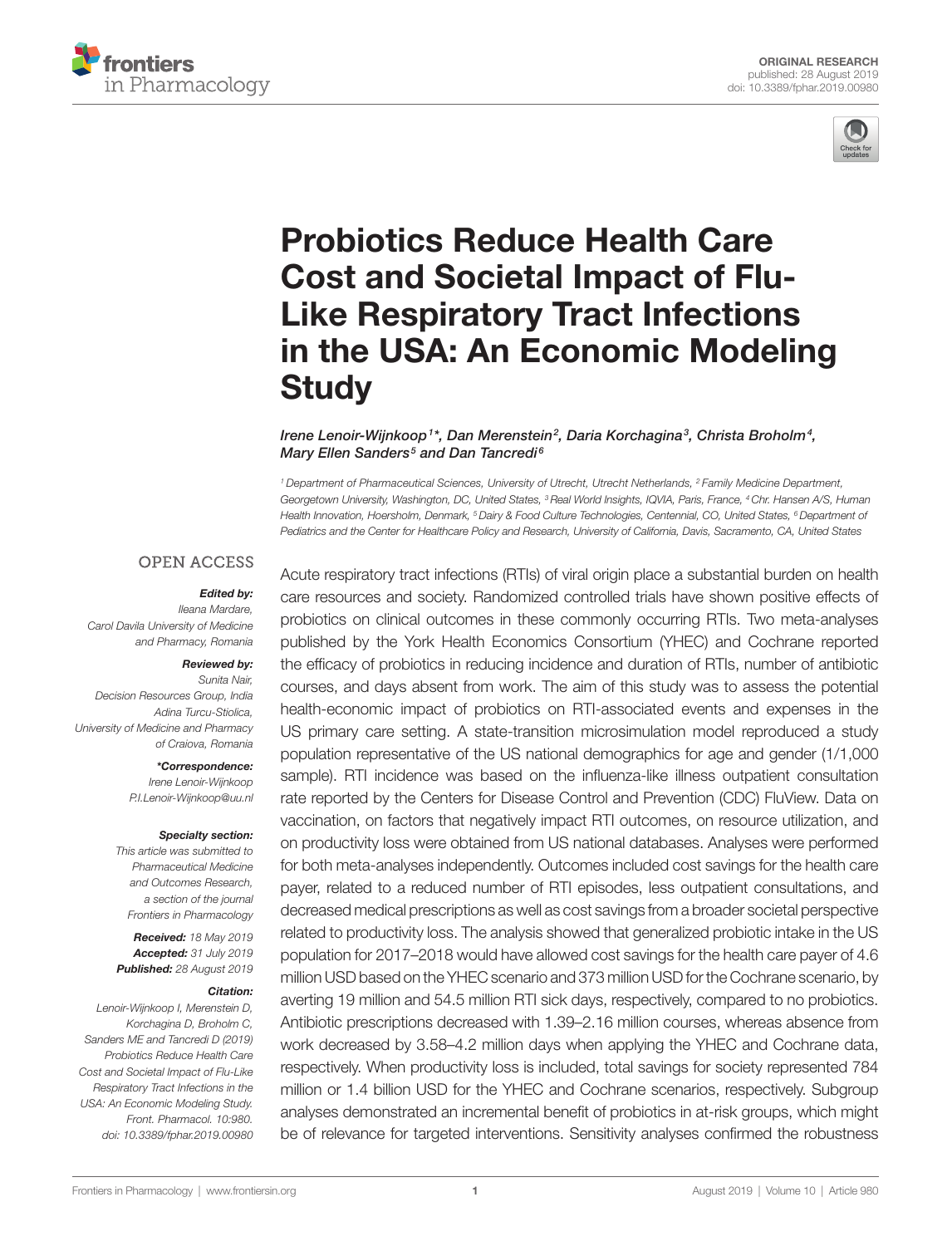of the model outcomes. Our analysis demonstrated a positive impact of probiotics on the health care and economic burden of flu-like RTIs. Improved disease outcomes translated into considerable cost savings for both the payer and society.

Keywords: probiotics, health economics, respiratory tract infection, influenza, cost savings

# INTRODUCTION

Acute respiratory tract infection (RTI) is a frequent illness, generally of viral origin. Clinical conditions range from mild cold symptoms to influenza, the most serious form of common acute RTI. In most health care settings, diagnostic tests that would differentiate between influenza and other forms of viral RTIs are not routinely performed. Although most acute RTI episodes resolve spontaneously [\(Dasaraju and Liu, 1996](#page-7-0)), RTIs result in a high number of outpatient consultations and pose a heavy burden on society and health care systems. Strategies to reduce the incidence and effects of common acute RTIs attract major public health interest, given the large number of individuals affected each year as well as the impact on patient health outcomes and on medical and personal costs. In order to facilitate disease monitoring, this overlapping group of acute viral respiratory infections is generally referred to as influenzalike illness (ILI) [\(Fowlkes et al., 2014](#page-7-1)). Recently, the WHO defined ILI as "an acute respiratory illness with a measured temperature of >38°C and cough, with [symptom] onset within the past 10 days" ([Fitzner et al., 2018\)](#page-7-2). In the USA, information on outpatient visits to health care providers for ILI is collected through the US Outpatient Influenza-like Illness Surveillance Network [\(CDC ILInet, 2018](#page-7-3)). For this system, ILI is defined as having a fever (>100°F or >37.8°C) and cough and/or sore throat (in the absence of a known cause).

Probiotics are live microorganisms that, when administered in adequate amounts, confer a health benefit on the host [\(Hill](#page-7-4)  [et al., 2014\)](#page-7-4). Interest in the potential impact of probiotics on health outcomes has been increasing in recent years. This impact has been investigated in several therapeutic areas, including RTIs. According to a recent survey among health care providers who routinely prescribe medication, 61% had recommended probiotic food or supplements to their patients ([Draper et al.,](#page-7-5)  [2017](#page-7-5)). Several clinical studies have evaluated the effectiveness of probiotics when administered to healthy subjects in reducing the incidence and duration of infectious respiratory conditions (de Vrese et al., 2005; [Leyer et al., 2009](#page-7-6); [Berggren et al., 2011](#page-7-7)). Two large meta-analyses have investigated the preventative effect of taking probiotics versus placebo. The York Health Economics Consortium (YHEC) performed a systematic review and metaanalysis on the duration of illness in healthy children and adults who developed acute respiratory infectious conditions [\(King](#page-7-8)  [et al., 2014\)](#page-7-8); results showed that probiotics significantly reduced RTI episode duration. The Cochrane Collaboration assessed the effectiveness of probiotics, compared with placebo, in the prevention of acute upper RTIs in healthy people of all ages and reported that probiotics reduced RTI incidence and antibiotic prescription rate [\(Hao et al., 2015\)](#page-7-9).

## **OBJECTIVES**

Based on the above-mentioned meta-analyses reporting the positive outcomes of probiotics in RTI, we hypothesized that generalized use of probiotics would meaningfully reduce RTI duration and/or frequency and thus the use of health care resources and related expenses for RTI in the USA. The objective of this study was to quantify the effect of probiotics on RTI-related health and cost outcomes in the US primary care setting. The analysis also explored the effect of probiotic intake on productivity loss.

# METHODS

### Model Description

Our economic analysis compared generalized probiotic intake versus no probiotic intake. We used a state-transition microsimulation model, which enabled us to track the disease pathway of each subject, accumulating costs and events dependent on individual baseline and/or time-varying characteristics. Two previously published economic evaluations of probiotics in RTIs inspired the model structure [\(Lenoir-Wijnkoop et al., 2015](#page-7-10); [Lenoir-](#page-7-11)[Wijnkoop et al., 2016\)](#page-7-11). The study cohort was a representative sample of the US population in terms of demographics and known RTI-related risk factors. Model convergence was tested in order to ensure that the number of individuals in the analysis was sufficient to obtain robust results. The model comprised two health states, "at risk" and "ongoing RTI" (**Figure 1**).

All individuals in the cohort were evaluated under each of the two probiotic intake regimens, generalized probiotic use versus no probiotic use. For the analysis of each regimen, each subject started

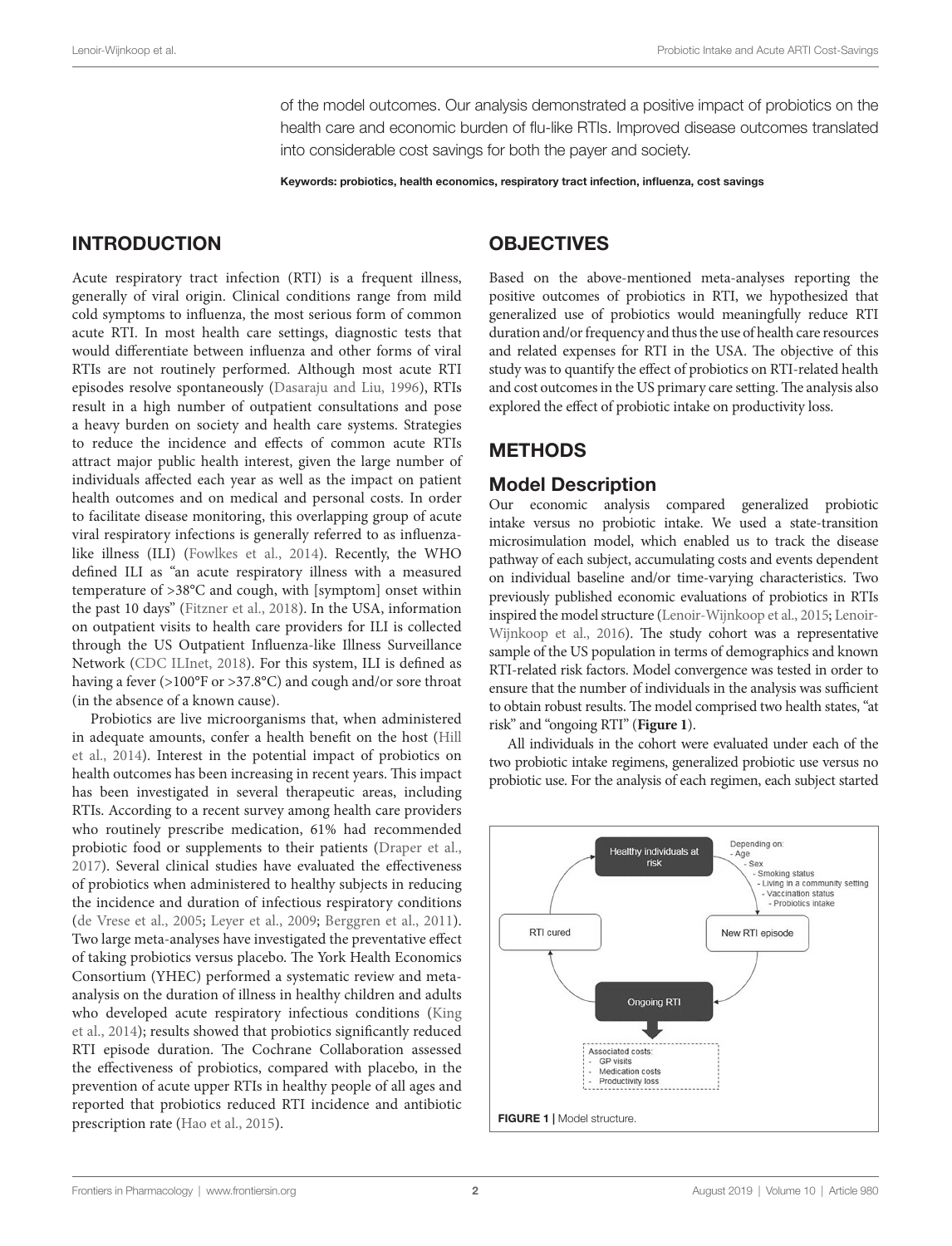in the "at-risk" state and could move to "ongoing RTI" according to predefined transition probabilities, calculated based on US epidemiology data. The cycle length was 1 day, and the time horizon was 1 year, reflecting the 2017–2018 influenza season of FluView data from the Centers for Disease Control and Prevention (CDC).

# Model Inputs and Data Sources

#### Probiotic Effect

The clinical effects of probiotics were obtained from the metaanalyses published by the YHEC [\(King et al., 2014\)](#page-7-8) and Cochrane [\(Hao et al., 2015\)](#page-7-9). These were used to conduct two independent scenario analyses comparing generalized probiotic use versus non-use, each based on different assumptions: YHEC showed a significantly shorter duration of −0.77 days [−1.50 to −0.04] on an average duration of 7.4 days per episode of RTI, among otherwise healthy children and adults taking probiotics compared to those taking placebo. The Cochrane study reported that probiotics significantly reduced RTI duration by 1.89 days [1.75 to 2.03] per episode of an average duration of 8.82 days and RTI incidence of 0.70 [0.50 to 0.84] (**Table 1**). The authors also found a significant reduction of the antibiotic prescription rate of 0.65 [0.45 to 0.94],

TABLE 1 | Summary of model inputs—epidemiological and resource utilization parameters.

| <b>Model parameters</b>                                                                                        |                                                                                                                                   |                                                                                                                                                               |                               | Reference                                                |
|----------------------------------------------------------------------------------------------------------------|-----------------------------------------------------------------------------------------------------------------------------------|---------------------------------------------------------------------------------------------------------------------------------------------------------------|-------------------------------|----------------------------------------------------------|
| Influenza vaccination coverage                                                                                 |                                                                                                                                   |                                                                                                                                                               |                               | CDC Fluvaxview, 2018                                     |
| Steps to ILI incidence estimation                                                                              |                                                                                                                                   |                                                                                                                                                               |                               |                                                          |
| All cause consultations, all ages<br>Total ILI consultations, all ages<br><b>Clinical effect of probiotics</b> |                                                                                                                                   |                                                                                                                                                               |                               | <b>NAMCS</b><br>CDC FluView, 2018                        |
| <b>YHEC</b>                                                                                                    | On work absenteeism: -0.17 SMD                                                                                                    | On RTI incidence: NA/On RTI duration: -0.77 days vs placebo/On antibiotic use: NA/                                                                            |                               | King et al., 2014                                        |
| Cochrane                                                                                                       |                                                                                                                                   | On RTI incidence: RR = 0.70 <sup>*</sup> vs placebo/On RTI duration: -1.89 days vs placebo/On<br>antibiotic use: RR = 0.65 vs placebo/On work absenteeism: NA |                               | Hao et al., 2015                                         |
| <b>Risk factors</b>                                                                                            |                                                                                                                                   |                                                                                                                                                               |                               |                                                          |
| Smokina                                                                                                        |                                                                                                                                   |                                                                                                                                                               |                               |                                                          |
| Active smokers                                                                                                 |                                                                                                                                   |                                                                                                                                                               |                               | CDC MMWR, 2018a, CDC<br>MMWR, 2018b                      |
| Passive smokers                                                                                                |                                                                                                                                   |                                                                                                                                                               |                               | National Cancer Institute, 2017                          |
| Shared indoor environment                                                                                      |                                                                                                                                   |                                                                                                                                                               |                               |                                                          |
| School enrollment                                                                                              |                                                                                                                                   |                                                                                                                                                               |                               | United States Census Bureau.<br>2018 <sub>b</sub>        |
| <b>Employment status</b>                                                                                       |                                                                                                                                   |                                                                                                                                                               |                               | Bureau of Labor Statistics,<br>2018                      |
| Living in a nursing home                                                                                       |                                                                                                                                   |                                                                                                                                                               |                               | Henry J Kaiser Family<br>Foundation, 2019b               |
| Impact of risk factors on RTI                                                                                  |                                                                                                                                   |                                                                                                                                                               |                               |                                                          |
| Smoking                                                                                                        |                                                                                                                                   |                                                                                                                                                               |                               |                                                          |
| Active smokers                                                                                                 | On RTI incidence: NA/On RTI duration: +16.8% vs no smokers<br>On RTI incidence: $RR = 1.15/On RTI duration: +4.5\%$ vs no smokers |                                                                                                                                                               |                               | Benseñor et al., 2001                                    |
| Passive smokers                                                                                                |                                                                                                                                   |                                                                                                                                                               |                               | Benseñor et al., 2001                                    |
| Shared indoor environment<br>Day care (including school) vs home care                                          |                                                                                                                                   |                                                                                                                                                               |                               | Louhiala et al., 1995                                    |
| Shared office vs alone                                                                                         | On RTI incidence: RR = 1.22/On RTI incidence: NA<br>On RTI incidence: RR = 1.07/On RTI incidence: NA                              |                                                                                                                                                               |                               | Jaakkola and Heinonen, 1995                              |
|                                                                                                                |                                                                                                                                   |                                                                                                                                                               |                               |                                                          |
| <b>Cost parameters</b>                                                                                         |                                                                                                                                   |                                                                                                                                                               |                               |                                                          |
| Direct cost parameters                                                                                         | $%$ using the<br>resource                                                                                                         | Unit cost (by payer) (USD)                                                                                                                                    | Copayment (USD)               |                                                          |
| PCP cost <sup>#</sup>                                                                                          | 100%                                                                                                                              | 74.16**                                                                                                                                                       | $25**$                        | Physician Fee Schedule                                   |
| Antibiotics (amoxicillin) <sup>§</sup>                                                                         | 29%                                                                                                                               | 6.49                                                                                                                                                          | $\circ$                       | Medi-Span Price Rx 2018                                  |
| Non-antibiotic medication                                                                                      | 56.62%                                                                                                                            | 26.59                                                                                                                                                         | 11                            | Karve et al., 2013                                       |
| Indirect cost parameters                                                                                       | % missed days                                                                                                                     | Number of missed days,                                                                                                                                        | Cost per day lost             |                                                          |
|                                                                                                                |                                                                                                                                   | mean (SD)                                                                                                                                                     | (employer) (USD) <sup>†</sup> |                                                          |
| Employee with ILI                                                                                              | 42%                                                                                                                               | 1.7(5.1)                                                                                                                                                      | 217.92                        | Palmer et al., 2010, Bureau of<br>Labor Statistics, 2018 |
| Sick children with ILI                                                                                         | 18%                                                                                                                               | 0.5(1.5)                                                                                                                                                      | 217.92                        | Palmer et al., 2010, Bureau of<br>Labor Statistics, 2018 |

SMD, standardized mean difference; NA, not applicable; CDC, Centers for Disease Control and Prevention; ILI, influenza-like illness; NAMCS, National Ambulatory Medical Care *Survey; YHEC, York Health Economics Consortium; RTI, respiratory tract infection; RR, risk ratio; MMWR, Morbidity and Mortality Weekly Report; PCP, primary care physician. \*Transformed from OR to RR using exact numbers and sample size.*

*\*\*Reimbursed unit price of current procedural terminology code 99213.*

*#Published by the Centers for Medicare & Medicaid Services.*

*§Commonly used and recommended for by the CDC.*

*†Cost per absent day is based on daily wage from ([Bureau of Labor Statistics, 2018](#page-7-17)).*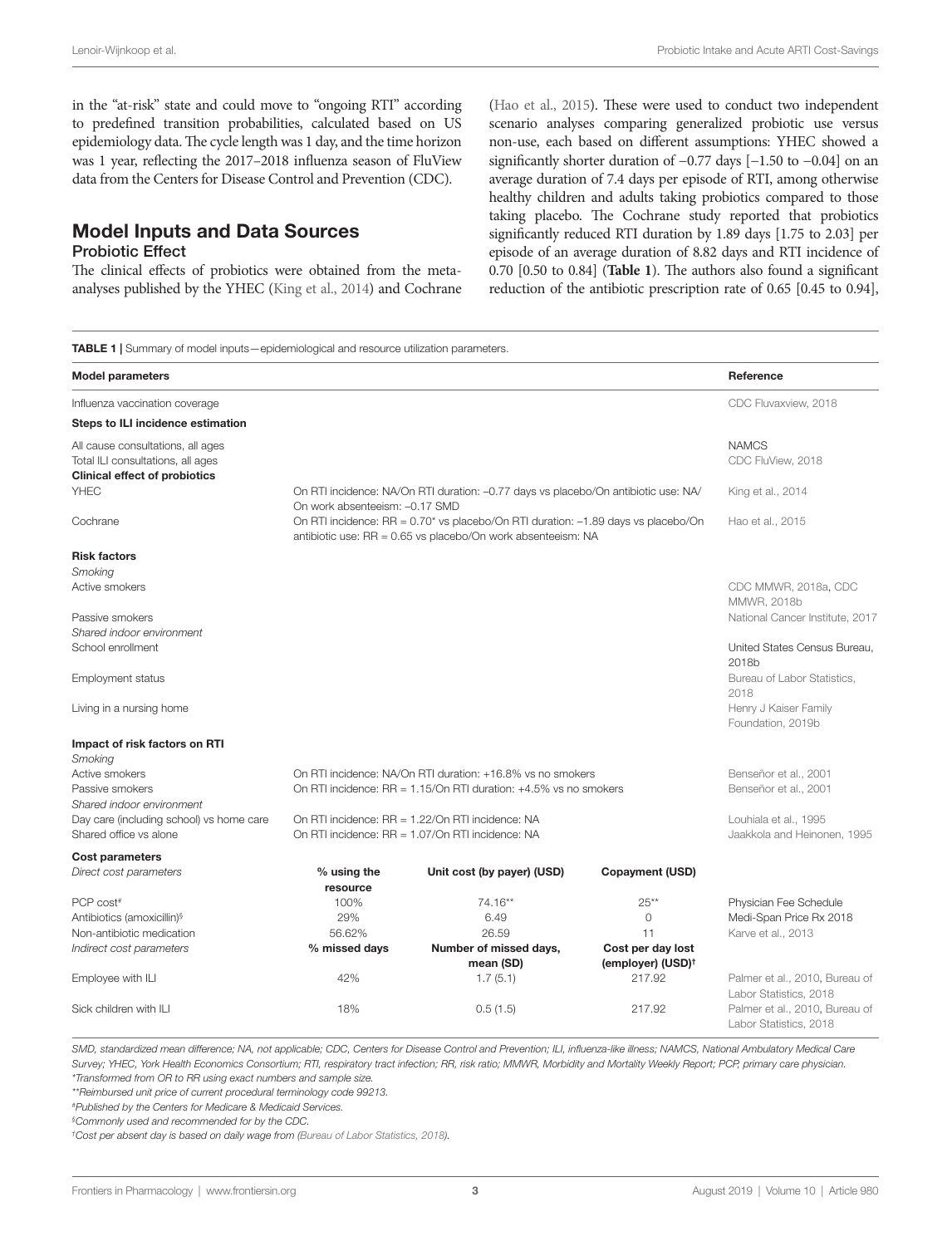which was applied to both scenarios. Additionally, the YHEC metaanalysis studied the impact of probiotics on work absenteeism. The reported standardized mean difference (SMD) in the number of days absent from work was used to estimate the impact of probiotics on productivity loss. The Cochrane meta-analysis focused on unvaccinated individuals; therefore, no impact of probiotics sourced from the Cochrane meta-analysis was applied in vaccinated patients.

#### Demographic Structure of the Study Population

The demographic data by age and gender were obtained from the [United States Census Bureau \(2018a\)](#page-8-1).

#### Respiratory Tract Infection Incidence and Vaccination Status

The daily RTI incidence probabilities were estimated based on the ILI outpatient consultation rate as reported by [CDC FluView](#page-7-13)  [\(2018\).](#page-7-13) The vaccination status of American citizens was taken into account in the base case to allow exclusion of a probiotic effect in vaccinated patients, as the Cochrane scenario excluded vaccinated subjects. That is, for a vaccinated patient, we specified that RTI incidence and duration were identical between the probiotic and no-probiotic scenarios, effectively excluding probiotic effects for vaccinated patients. The prevalence of influenza vaccination in the USA was obtained from the [CDC](#page-7-12)  [Fluvaxview \(2018\).](#page-7-12) The lower probability of getting ILI for vaccinated subjects was estimated based on the vaccination effect reported by two meta-analyses, [Jefferson et al., \(2008\)](#page-7-22) and [Demicheli et al. \(2018\)](#page-7-23) for children and adults, respectively.

#### Risk Factors

Several risk factors other than age are known to have an impact on RTI, such as smoking or a daily shared indoor environment. To guarantee stable and robust results, these risk factors were not part of the base case but were included in subgroup analyses that assessed the variability of the results across different subpopulations and identified subpopulations likely to benefit more from the use of probiotics.

Benseñor et al. (2001) carried out a randomized controlled trial (RCT) among 39,876 female participants to assess active and passive smoking in relation to frequency of colds. The study showed no significant impact of active smoking on upper RTI incidence, while it significantly increased the risk of having a longer duration ( $RR > 7$  days) of 1.62 [1.40 to 1.87] for light smokers and 2.63 [2.02 to 3.44] for heavy smokers. In passive smokers, a higher RTI incidence [1.15 (1.05 to 1.26)] and a longer RTI duration per episode [4.5 (0.1 to 8.9)] were observed in comparison to non-smokers.

The CDC Morbidity and Mortality Weekly Report (MMWR) published the prevalence of active smoking among adults [\(CDC](#page-7-14)  [MMWR, 2018a\)](#page-7-14) as well as among middle and high school students [\(CDC MMWR, 2018b\)](#page-7-15). The prevalence of passive smoking was obtained from the [National Cancer Institute \(2017\)](#page-7-16).

Daily shared indoor environments (i.e. children studying in school and adults working in a shared office) have been shown to increase the risk of acquiring an RTI, with an associated impact on RTI incidence [\(Dasaraju and Liu, 1996\)](#page-7-0). Children in day care centers, aged 1–7 years, appeared to have a significantly higher risk of getting a respiratory infection than children staying at home [1.22 (1.13 to 1.31)] [\(Louhiala et al., 1995\)](#page-7-19). In the model, this effect was also applied for children aged 8–15 years. The results of a study on adults working in a shared office environment showed a higher risk of having more than two cold episodes during a 12-month period [1.64 (1.08 to 2.50)] ([Jaakkola and](#page-7-20)  [Heinonen, 1995\)](#page-7-20). Prevalence of shared indoor environments was based on school enrollment [\(United States Census Bureau,](#page-8-2)  [2017](#page-8-2)), employment status ([Bureau of Labor Statistics, 2018\)](#page-7-17), and proportion of people living in a nursing home [\(Henry J Kaiser](#page-7-18)  [Family Foundation, 2019b\)](#page-7-18).

#### Respiratory Tract Infection-Related Costs

Resource utilization consisted of estimated consultation fees for a primary care physician (PCP), cost of antibiotics and other prescribed medication resource use, and copayment ([Henry](#page-7-24)  [J Kaiser Family Foundation, 2017a](#page-7-24)). Inpatient costs were not considered. Cost for consulting a PCP was taken from the Physician Fee Schedule [\(Centers for Medicare & Medicaid](#page-7-25)  [Services, 2018\)](#page-7-25) and based on the assumption of a single PCP consultation per RTI episode to align with the estimates of the RTI incidence derived from the number of ILI outpatient visits, collected through the US Outpatient Influenza-like Illness Surveillance Network ([CDC ILInet, 2018\)](#page-7-3). The cost of antibiotics was based on a recent study that reported an antibiotic prescription during influenza seasons of 29% ([Havers](#page-7-26)  [et al., 2018\)](#page-7-26). Due to the lack of data availability, prescribed medications other than antibiotics were included in this analysis as a single cost item, based on a publication that assessed health care costs associated with influenza ([Karve et al., 2013](#page-7-21)). The cost of over-the-counter medication among the general population was not included, as reliable information on cost estimates was insufficient.

A broader societal perspective was taken by combining the cost covered by insurance/copayment and ILI-related productivity losses ([Palmer et al., 2010](#page-8-0)). An overview of all data inputs and sources is presented in **Table 1**.

#### Statistical Analyses

The model was used to quantify the impact of generalized probiotic use versus no probiotic use on each of the following outcomes: number of ILI events, number of ILI days, number of antibiotic prescriptions, number of days missed from work, PCP visit costs, medication costs, and productivity loss. Subgroup analyses were conducted on age, vaccination status, smoking status (active and passive), and living or working in a shared indoor environment. Two additional scenario analyses were conducted: (1) comparing a population with generalized probiotic intake versus a population with current probiotic intake in the USA and (2) considering an alternative data source for productivity loss in ILI patients.

Uncertainty around model results due to model assumptions was further explored in a one-way sensitivity analysis, which considered two key parameters: avoided RTI days and saved total societal cost with probiotic use versus no probiotic use (**Table 2**). All statistical analyses were performed and produced in Microsoft Excel (2016), and the model was developed with the utilization of Visual Basic for Applications (VBA) in Excel.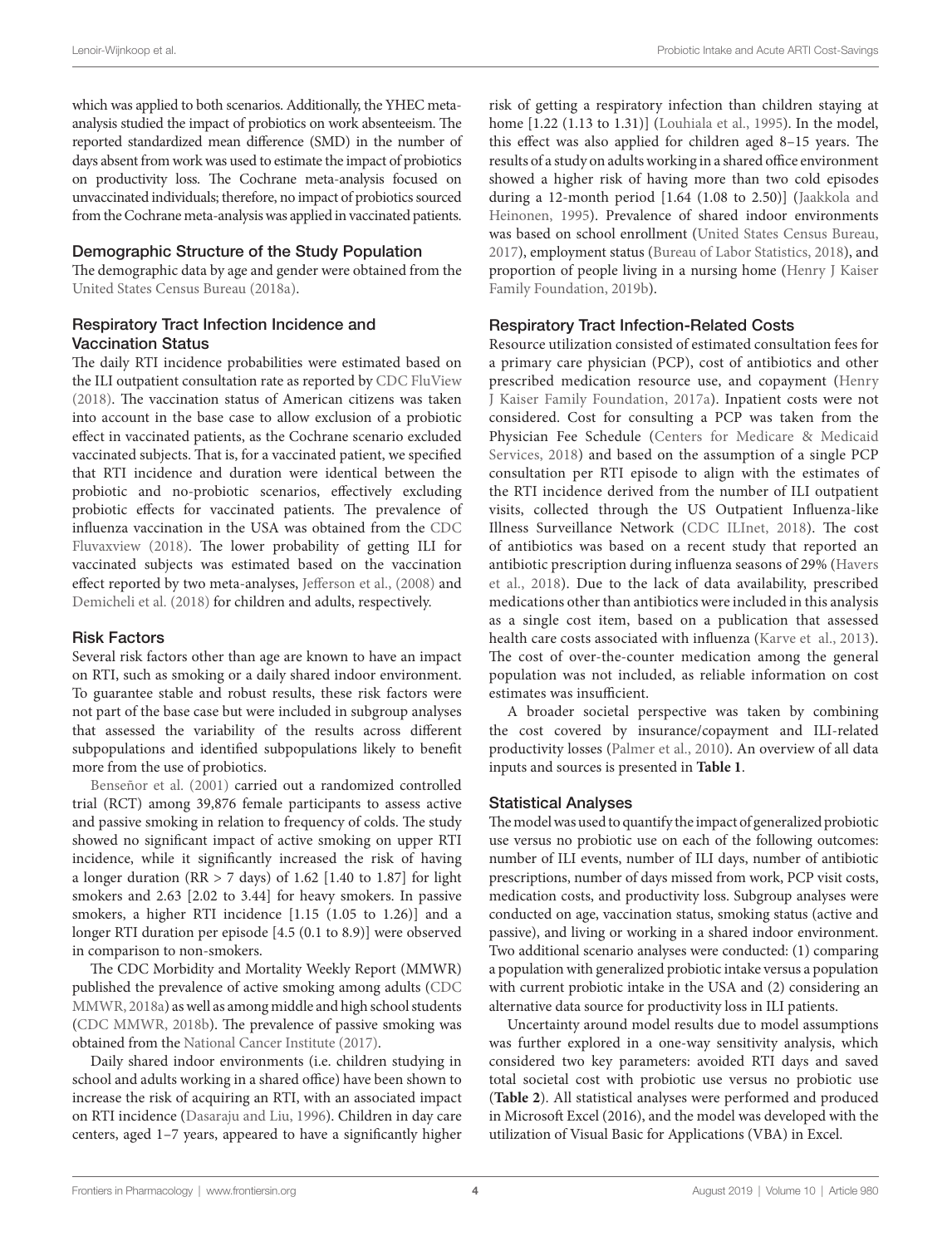TABLE 2 | Sensitivity analyses: lower and upper bounds of variation for model parameters.

| Parameter                                             | Value            |        |        | <b>Source</b>                                    |
|-------------------------------------------------------|------------------|--------|--------|--------------------------------------------------|
|                                                       | <b>Base case</b> | Lower  | Upper  |                                                  |
| <b>YHEC scenario (probiotic effects)</b>              |                  |        |        |                                                  |
| Change duration per RTI episode                       | 0.77             | 0.04   | 1.5    | 95% CI, King et al., 2014                        |
| Reduced antibiotic prescription (RR)*                 | 0.65             | 0.45   | 0.94   | 95% CI. Hao et al., 2015                         |
| Change in loss of productivity, adults                | 0.87             | 0.153  | 1.581  | 95% Cl, King et al., 2014                        |
| Change in loss of productivity, children <sup>#</sup> | 0.26             | 0.045  | 0.465  | + assumption                                     |
| Cochrane scenario (probiotic effects)                 |                  |        |        |                                                  |
| Change in duration per RTI* episode                   | 1.89             | 1.75   | 2.03   | 95% CI, Hao et al., 2015                         |
| Reduced incidence of RTI* (RR)                        | 0.70             | 0.5    | 0.84   |                                                  |
| Reduced antibiotic prescription* (RR)                 | 0.65             | 0.45   | 0.94   |                                                  |
| Change in loss of productivity, adults                | 0.87             | 0.153  | 1.581  | 95% CI, King et al., 2014                        |
| Change in loss of productivity, children <sup>#</sup> | 0.26             | 0.045  | 0.465  | + assumption                                     |
| <b>Both scenarios</b>                                 |                  |        |        |                                                  |
| Probability of non-antibiotic medication              | 56.62%           | 50.00% | 60.00% | Assumption based on expert<br>opinion            |
| Antibiotic cost, 0-14 years                           | 2.95             | 1.48   | 4.43   | $\pm 50\%$ of base case value                    |
| Antibiotic cost, 15+ years                            | 3.54             | 1.77   | 5.31   |                                                  |
| PCP cost                                              | 99.16            | 69.64  | 124.44 | Codes 99212 and 99214,<br>Physician Fee Schedule |

*Upper and lower limits represent 95% confidence interval as reported by the indicated source. PCP, primary care physician; RR, risk ratio; RTI, respiratory tract infection; YHEC, York Health Economics Consortium; PCP, primary care physician.*

*\*Applied in non-vaccinated individuals only.*

*‡Productivity loss caused by sick child.*

### Model Validity

A cohort of 329,256 individuals was generated based on the chosen sample rate. The model demonstrated a high precision in simulating the US population structure by age and gender (**Figure 2**). High accuracy was also achieved in simulating risk factor prevalence as well as ILI event incidence with <0.2% difference in total number of RTI events when compared to the FluView data.

To ensure that the model provides robust results with a chosen sample size, convergence testing was conducted and confirmed the stability of estimates for both the YHEC and the Cochrane scenarios.

# RESULTS

In the YHEC scenario, the base case analysis showed that the shorter duration of disease associated with probiotic



intake engendered 19,012 fewer acute RTI days compared to no probiotics, while 1,393 antibiotic courses (−19.4%) were avoided in the evaluated study cohort (**Table 3**). As the YHEC meta-analysis did not investigate the effect of probiotics on RTI incidence, the difference in the number of RTI episodes and related physician consultations was not part of the base case analysis. When these outcomes are projected to the actual US population, this translates to potential cost savings associated with probiotic use of 4.6 million USD for the health care payer. When productivity loss related to absence from work is included, probiotic intake has the potential for additional total cost savings of 784 million USD for the USA.

In the Cochrane scenario, the base case analysis of the effect of probiotics on both a reduced RTI incidence and a shorter disease duration demonstrated a decrease of 4,103 RTI episodes, a reduction of 54,491 RTI days, and 2,166 antibiotics courses averted in the probiotic arm compared to the arm without probiotics (**Table 4**). Projection of the base case outcomes to the US population showed that probiotic use would result in cost savings of 373 million USD for the health care payer. For this

TABLE 3 | York Health Economics Consortium (YHEC) scenario: impact of probiotics on RTI-related events versus no probiotics (sample size 1/1,000).

| Event outcome                                | <b>Probiotics</b> | No<br>probiotics | <b>Difference</b>     | <b>Difference</b><br>in $%$ |
|----------------------------------------------|-------------------|------------------|-----------------------|-----------------------------|
| RTI days<br>No. of antibiotic                | 163.701<br>5.804  | 182,713<br>7.197 | $-19,012$<br>$-1.393$ | $-10.41%$<br>$-19.36%$      |
| <b>COUISES</b><br>No. of missed<br>work days | 3.397             | 6.973            | $-3.576$              | $-51.29%$                   |

*RTI, respiratory tract infection.*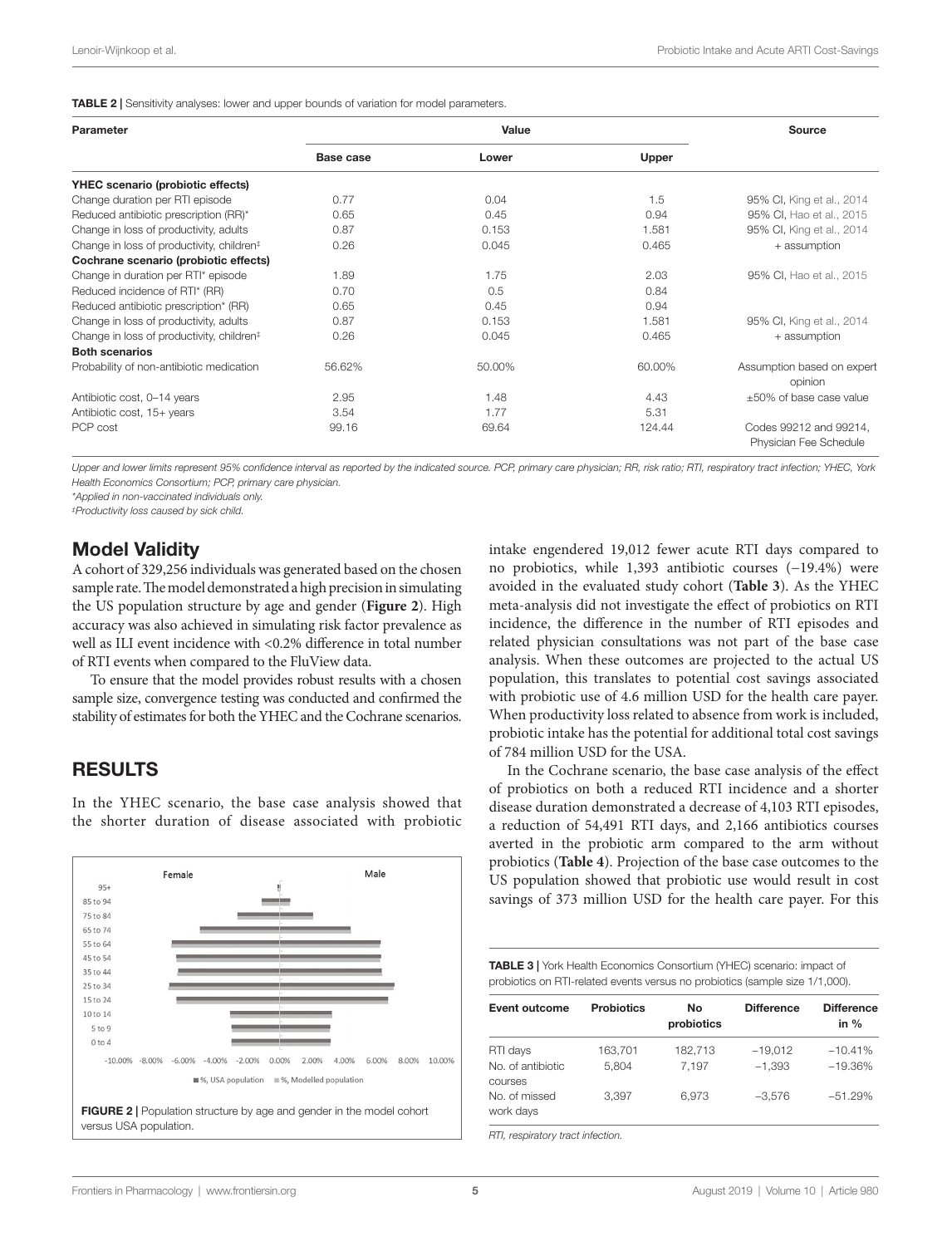|  | <b>TABLE 4</b>   Cochrane scenario: impact of probiotics on RTI-related events versus no probiotics (sample size 1/1,000). |  |  |  |  |
|--|----------------------------------------------------------------------------------------------------------------------------|--|--|--|--|
|--|----------------------------------------------------------------------------------------------------------------------------|--|--|--|--|

| Event outcome             | <b>Probiotics</b> | No probiotics | <b>Difference</b> | Difference in % |
|---------------------------|-------------------|---------------|-------------------|-----------------|
| RTI episodes              | 20.568            | 24.671        | $-4.103$          | $-16.63%$       |
| RTI days                  | 163,107           | 217.598       | $-54.491$         | $-25.04\%$      |
| No. of antibiotic courses | 5,026             | 7,192         | $-2,166$          | $-30.12\%$      |
| No. of missed work days   | 2,753             | 6,971         | $-4.217$          | $-60.50\%$      |

*RTI, respiratory tract infection.*

scenario, when generalized probiotic use versus no probiotic use are compared, the total decrease in RTI-associated expenses due to medical resource utilization and productivity loss combined equaled 1.4 billion USD.

Subgroup analyses of risk factors showed that an incremental benefit of probiotics was observed in children aged ≤15 years, in individuals sharing a daily indoor environment, and in passive smokers. The positive impact of probiotics was highest in the pediatric population that constituted 19.8% of the cohort population, but in which probiotic use contributed to 41.3% of avoided RTI days and 26.3% of the total cost savings. Results of the unvaccinated subgroup analysis showed that the 53.7% of unvaccinated individuals in the model population contributed to 56% of avoided RTI days and 63.9% of saved total costs. The outcomes of the subgroup analyses are summarized in **Table 5**.

In the base case analysis, current probiotic intake was disregarded even though probiotic consumption would be expected to influence the reported RTI incidences and subsequently our study outcomes. Therefore, a scenario analysis was carried out based on estimated probiotic intake. According to the National Health Interview Survey (NHIS), 1.6% of American adults take probiotics and/or prebiotics as dietary supplements [\(Clarke et al., 2015](#page-7-27)). Further, it has been estimated that dietary supplements account for about 36% of the probiotic sales in the USA; the remaining 64% of the market represents thus probiotic foods (Vanderhoof and Young, 2008). Therefore, an overall 4.4% probiotic intake among the US population was used to include current probiotic consumption in a scenario analysis. This showed that outcomes were only slightly different from the base case, confirming the robustness of the model.

### **DISCUSSION**

We developed a state-transition microsimulation model to quantify the effect of probiotics on RTI-related health and cost outcomes in the USA. The analysis considered the impact of generalized probiotic intake from a health care payer's perspective in primary care, as well as in a broader societal setting by including productivity loss associated with flu-like RTI. The model accurately reproduced the US population structure, the incidence pattern, and the risk factor prevalence over the study period. Two meta-analyses reported clinical benefits of probiotics, one showing a reduction of disease duration and the other both a decrease of disease incidence and duration (**Table 1**). While the changes are small at an individual level, when applied to the US population, the health impact is sizable, ranging from an estimated 19,012,000 to 54,491,000 fewer RTI days, 1,393,000 to 2,166,000 averted antibiotic courses, and 3,576,000 to 4,217,000 avoided missed work days, according to the YHEC scenario and the Cochrane scenario, respectively. The Cochrane scenario showed a higher overall impact on public health, due to the fact that it considered both a shorter RTI duration and a reduced RTI incidence. In terms of cost savings, the impact of avoided RTI events, translated to the US population, represented a potential total amount of approximately 1.4 billion USD, of which 370 million USD represents savings for the health care payer.

When cross-validation is performed, the findings of this US analysis were consistent with the previously published French and Canadian assessments [\(Lenoir-Wijnkoop et al., 2015;](#page-7-10) [Lenoir-](#page-7-11)[Wijnkoop et al., 2016](#page-7-11)). The proportion of avoided RTI days in the population with probiotics versus no probiotics in the models was similar to the results in the current analysis for both the YHEC and Cochrane scenarios. Differences in other outcomes were

| <b>TABLE 5</b> Subgroup analysis by risk factors (age, smoking, and living in a shared daily environment) (sample size 1/1,000). |                       |                                  |  |  |  |
|----------------------------------------------------------------------------------------------------------------------------------|-----------------------|----------------------------------|--|--|--|
| % of model population                                                                                                            | % of avoided RTI davs | % of total societal cost savings |  |  |  |
|                                                                                                                                  |                       |                                  |  |  |  |
| 19.81%                                                                                                                           | 41.30%                | 26.29%*                          |  |  |  |
| 26.59%                                                                                                                           | 34.60%                | 30.03%                           |  |  |  |
| 53.19%                                                                                                                           | 55.55%                | 71.88%                           |  |  |  |
|                                                                                                                                  |                       |                                  |  |  |  |
| 53.70%                                                                                                                           | 56.10%                | 63.87%                           |  |  |  |
|                                                                                                                                  |                       |                                  |  |  |  |
| 19.81%                                                                                                                           | 34.35%                | $34.62\%$ *                      |  |  |  |
| 12.50%                                                                                                                           | 11.93%                | 13.13%                           |  |  |  |
| 26.59%                                                                                                                           | 34.11%                | 31.23%                           |  |  |  |
| 53.19%                                                                                                                           | 58.25%                | 67.24%                           |  |  |  |
|                                                                                                                                  |                       |                                  |  |  |  |

*RTI, respiratory tract infection; YHEC, York Health Economics Consortium.*

*\*Excluding productivity loss.*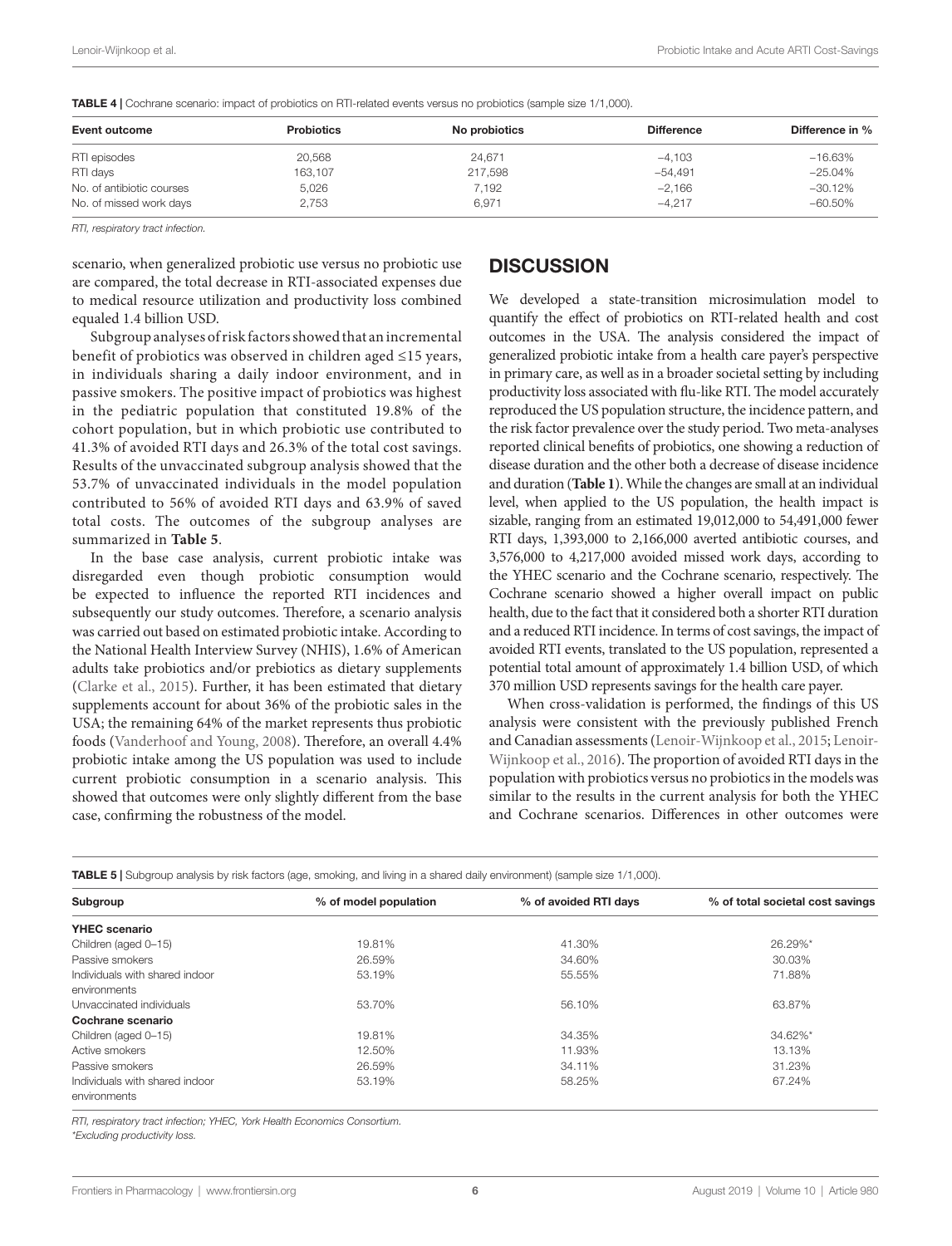to be expected due to country-specific characteristics, related to vaccination coverage, prescription patterns, cost inputs, or different conditions in absence from work.

## Strengths and Limitations

In the present analysis, we accurately simulated the US general population structure, vaccination status and prevalence, and the ILI incidence pattern of the studied flu season. The incidence data represented only the proportion of PCP visits due to ILIs, which is known to be relatively low ([Biggerstaff et al., 2014;](#page-7-28) [Peppa et al., 2017](#page-8-3)) and likely lead to an underestimation.

One of the base case scenarios only considered the effects of probiotics among the unvaccinated individuals, in line with the results of the Cochrane meta-analysis. The results of the model were therefore conservative, since probiotics can potentially have effects on the vaccinated individuals (Yaqoob, 2014; Zimmermann and Curtis, 2018). Another aspect of probiotic intake not captured in the model concerns the role probiotics may play in the reduction of antibiotic use [\(King et al., 2018\)](#page-7-29). The CDC estimates that of the 44% of outpatient antibiotics prescribed to treat patients with respiratory conditions, half are unneeded [\(CDC Newsroom,](#page-7-30)  [2016](#page-7-30)). Reduced antibiotic use and the associated risk of antibiotic resistance may have considerable public health relevance as well as additional cost consequences [\(Michaelidis et al., 2016](#page-7-31)).

A limitation of our analysis is that probiotics were considered as a general category and not included in our assessment at the strain level. Different probiotic strains may have different effects on RTIs, but because our evaluation was based on two specific meta-analyses, we effectively included all relevant probiotic strains evaluated in one or more of the clinical trials that were pooled via these meta-analyses. Further, data available for probiotic use in the USA are not segregated based on specific strains. Advances have been made in unraveling the wide array of molecular mechanisms by which probiotic organisms can interact with host cells and on understanding how this might translate into a clinical effect [\(Kleerebezem et al., 2019\)](#page-7-32). Certain health benefits depend on core properties that are conserved among different probiotics, while other benefits appear to be more strain specific [\(Hill et al., 2014;](#page-7-4) Sanders et al., 2018). An expression of shared efficacy among many different strains may derive from common mechanisms among taxonomic groups that are at a higher order than a strain, such as species or genus. An example of such a shared mechanism is production of short-chain fatty acids. In the case of prevention of RTIs, the mechanism is not known, although it may likely involve probiotic interactions with the immune system. For purposes of this analysis, we consider it sufficient to note that studies included in the meta-analyses, upon which it is based, included interventions from a variety of different *Lactobacillus* and *Bifidobacterium* strains.

As in the previous French and Canadian analyses ([Lenoir-](#page-7-10)[Wijnkoop et al., 2015,](#page-7-10) [Lenoir-Wijnkoop et al., 2016](#page-7-11)), the cost of probiotics was not included as a factor in our model. Although costs of probiotic foods and dietary supplements do not weigh on the health care payers' resources, their purchase may put an extra burden on the average household expenses. Due to an absence of reliable information and a great variation in products with a wide range of unit prices, it was not possible to evaluate how

much this would represent. However, these additional household costs would probably be offset by other expenses, such as costs related to self-medication and purchase of over-the-counter drugs [\(Klepser, 2014\)](#page-7-33) and costs related to informal care for sick children or the elderly ([Chari et al., 2015\)](#page-7-34) and associated with missed schooldays [\(Li and Leader, 2007;](#page-7-35) NCCID, 2014).

# **CONCLUSION**

The model demonstrated a positive impact of probiotic consumption on health outcomes in flu-like RTI and the associated patient burden by reducing the number of RTI episodes, the number of days patients spent with RTI symptoms, and the need for antibiotics. Improved patient outcomes translated into considerable cost savings for both the payer and society. These results suggest that recommending daily probiotic consumption may be justified for particular at-risk populations, such as children or individuals with a shared indoor environment, for which this study shows a higher incremental benefit. Such action should be in combination with a cost-effectiveness analysis of implementation to further define the extent to which probiotics contribute to reducing both health care spending and out-ofpocket costs for the management of flu-like infections.

# DATA AVAILABILITY

All sources for the data used in this study are mentioned and referenced in the manuscript. Detailed calculations of the model outcomes are available upon request directed to Dr. Christa Broholm ([DKCHBR@chr-hansen.com\)](emailto:DKCHBR@chr-hansen.com).

# AUTHOR CONTRIBUTIONS

IL-W initiated and coordinated the study; DK and IL-W contributed to the conception and design of the study; DK developed the model, organized the database, and performed the statistical analyses; MS, DM, and DT validated country-specific assumptions; IL-W wrote the first draft of the manuscript; MS, DT, and CB wrote sections of the manuscript; DK and CB adapted the tables and figures; and all authors contributed to the manuscript revision and read and approved the submitted version.

# FUNDING

This project was supported by an unrestricted grant from Chr. Hansen. The funder was not involved in the study design, collection, analysis, interpretation of data, the writing of this article or the decision to submit it for publication.

# ACKNOWLEDGMENTS

We would like to acknowledge Ashley Pitcher, Stacey Kowal, and Rongrong Zhang at IQVIA for their professional handling of all data management and statistical analysis performed.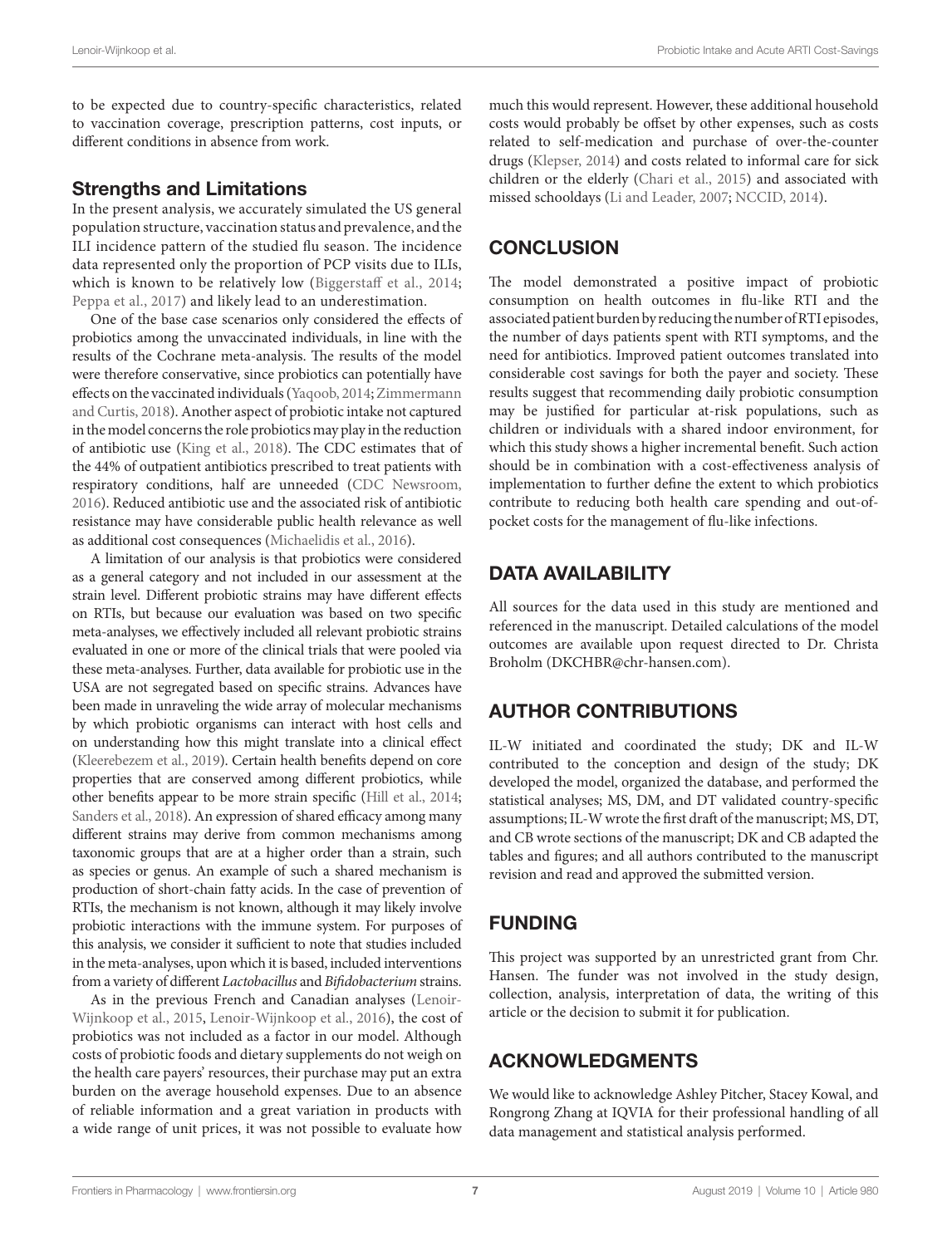# **REFERENCES**

- Benseñor, I. M., Cook, N. R., Lee, I. M., Chown, M. J., Hennekens, C. H., Buring, J. E., et al. (2001). Active and passive smoking and risk of colds in women. *Ann. Epidemiol.* 11 (4), 225–231. doi: [10.1016/S1047-2797\(00\)00214-3](https://doi.org/10.1016/S1047-2797(00)00214-3)
- <span id="page-7-7"></span>Berggren, A., Lazou Ahrén, I., Larsson, N., and Önning, G. (2011). Randomised, double-blind and placebo-controlled study using new probiotic lactobacilli for strengthening the body immune defence against viral infections. *Eur. J. Nutr.* 50 (3), 203–210. doi: [10.1007/s00394-010-0127-6](https://doi.org/10.1007/s00394-010-0127-6)
- <span id="page-7-28"></span>Biggerstaff, M., Jhung, M. A., Reed, C., Fry, A. M., Balluz, L., and Finelli, L. (2014). Influenza-like illness, the time to seek healthcare, and influenza antiviral receipt during the 2010–2011 influenza season—United States. *J. Infect. Dis.* 210 (4), 535–544. doi: [10.1093/infdis/jiu224](https://doi.org/10.1093/infdis/jiu224)
- <span id="page-7-17"></span>Bureau of Labor Statistics. (2018). Bureau of Labor Statistics—United States Department of Labor. Bureau of Labor Statistics, 2018. Labor force statistics from the current population survey (2017 data) [cited 2018 December 19]. [https://www.bls.gov/cps/cpsaat03.htm.](https://www.bls.gov/cps/cpsaat03.htm)
- <span id="page-7-12"></span>CDC Fluvaxview. (2018). CDC vaccination coverage. [https://www.cdc.gov/flu/](https://www.cdc.gov/flu/fluvaxview/reportshtml/trends/index.html) [fluvaxview/reportshtml/trends/index.html.](https://www.cdc.gov/flu/fluvaxview/reportshtml/trends/index.html)
- <span id="page-7-13"></span>CDC FluView. (2018). CDC FluView. National, regional, and state level outpatient illness and viral surveillance 2018. [https://gis.cdc.gov/grasp/fluview/](https://gis.cdc.gov/grasp/fluview/fluportaldashboard.html) [fluportaldashboard.html](https://gis.cdc.gov/grasp/fluview/fluportaldashboard.html).
- <span id="page-7-3"></span>CDC ILInet. (2018). Centers for Disease Control and Prevention. Weekly U.S. influenza surveillance report 2018.<https://www.cdc.gov/flu/weekly/overview.htm>.
- <span id="page-7-14"></span>CDC MMWR. (2018a). Centers for Disease Control and Prevention. Current cigarette smoking among adults—United States, 2016 2018. [https://www.cdc.](https://www.cdc.gov/mmwr/volumes/67/wr/mm6702a1.htm) [gov/mmwr/volumes/67/wr/mm6702a1.htm.](https://www.cdc.gov/mmwr/volumes/67/wr/mm6702a1.htm)
- <span id="page-7-15"></span>CDC MMWR. (2018b). Centers for Disease Control and Prevention. Tobacco product use among middle and high school students—United States, 2011–2017. [https://www.cdc.gov/mmwr/volumes/67/wr/mm6722a3.htm?s\\_](https://www.cdc.gov/mmwr/volumes/67/wr/mm6722a3.htm?s_cid=mm6722a3_w) [cid=mm6722a3\\_w](https://www.cdc.gov/mmwr/volumes/67/wr/mm6722a3.htm?s_cid=mm6722a3_w). doi: [10.15585/mmwr.mm6722a3](https://doi.org/10.15585/mmwr.mm6722a3)
- <span id="page-7-30"></span>CDC Newsroom. (2016). CDC: 1 in 3 antibiotic prescriptions unnecessary. [https://](https://www.cdc.gov/media/releases/2016/p0503-unnecessary-prescriptions.html) [www.cdc.gov/media/releases/2016/p0503-unnecessary-prescriptions.html](https://www.cdc.gov/media/releases/2016/p0503-unnecessary-prescriptions.html).
- <span id="page-7-25"></span>Centers for Medicare & Medicaid Services. (2018). Centers for Medicare & Medicaid Services. Physician fee schedule 2018. [https://www.cms.gov/](https://www.cms.gov/Medicare/Medicare-Fee-for-Service-Payment/PhysicianFeeSched/) [Medicare/Medicare-Fee-for-Service-Payment/PhysicianFeeSched/.](https://www.cms.gov/Medicare/Medicare-Fee-for-Service-Payment/PhysicianFeeSched/)
- <span id="page-7-34"></span>Chari, A. V., Engberg, J., Ray, K. N., and Mehrotra, A. (2015). The opportunity costs of informal elder-care in the United States: new estimates from the American time use survey. *Health Serv. Res*. 50 (3), 871–882. doi: [10.1111/1475-6773.12238](https://doi.org/10.1111/1475-6773.12238)
- <span id="page-7-27"></span>Clarke, T. C., Black, L. I., Stussman, B. J., Barnes, P. M., and Nahin, R. L. (2015). Trends in the use of complementary health approaches among adults: United States, 2002–2012. *Nat. Health Stat. Report*. 10 (79), 1–16.
- <span id="page-7-0"></span>Dasaraju, P. V., and Liu, C. (1996). "Infections of the Respiratory System," editor. Source Medical Microbiology. 4th edition. Galveston (TX): University of Texas Medical Branch at Galveston; in *Medical Microbiology*. Dasaraju PV, Liu C. Editors In: Baron S1
- de Vrese, M., Winkler, P., Rautenberg, P., Harder, T., Noah, C., Laue, C., et al. (2005). Effect of *Lactobacillus gasseri* PA 16/8, *Bifidobacterium longum* SP 07/3, *B. bifidum* MF 20/5 on common cold episodes: a double blind, randomized, controlled trial. *Clin. Nutr*. 24 (4), 481–491. doi: [10.1016/j.clnu.2005.02.006](https://doi.org/10.1016/j.clnu.2005.02.006)
- <span id="page-7-23"></span>Demicheli, V., Jefferson, T., Ferroni, E., Rivetti, A., and Di Pietrantonj, C. (2018). Vaccines for preventing influenza in healthy adults. *Cochrane Database Syst. Rev*. (2), CD001269. doi: [10.1002/14651858.CD001269.pub6](https://doi.org/10.1002/14651858.CD001269.pub6)
- <span id="page-7-5"></span>Draper, K., Ley, C., and Parsonnet, J. (2017). Probiotic guidelines and physician practice: a cross-sectional survey and overview of the literature. *Benef. Microbes*. 8 (4), 507–519. doi: [10.3920/BM2016.0146](https://doi.org/10.3920/BM2016.0146)
- <span id="page-7-2"></span>Fitzner, J., Qasmieh, S., Mounts, A. W., Alexander, B., Besselaar, T., Briand, S., et al. (2018). Revision of clinical case definitions: influenza-like illness and severe acute respiratory infection. *Bull. World Health Organ*. 96 (2), 122–128. doi: [10.2471/BLT.17.194514](https://doi.org/10.2471/BLT.17.194514)
- <span id="page-7-1"></span>Fowlkes, A., Giorgi, A., Erdman, D., Temte, J., Goodin, K., Di Lonardo, S., et al. (2014). Viruses associated with acute respiratory infections and influenza-like illness among outpatients from the Influenza Incidence Surveillance Project, 2010–2011. *J. Infect. Dis.* 209 (11), 1715–1725. doi: [10.1093/infdis/jit806](https://doi.org/10.1093/infdis/jit806)
- <span id="page-7-9"></span>Hao, Q., Dong, B. R., and Wu, T. (2015). Probiotics for preventing acute upper respiratory tract infections. *Cochrane Database Syst. Rev.* 3 (2), CD006895. doi: [10.1002/14651858.CD006895.pub3](https://doi.org/10.1002/14651858.CD006895.pub3)
- <span id="page-7-26"></span>Havers, F. P., Hicks, L. A., Chung, J. R., Gaglani, M., Murthy, K., Zimmerman, R. K., et al. (2018). Outpatient antibiotic prescribing for acute respiratory infections during influenza seasons. *JAMA Netw. Open*. 1 (2), e180243. doi: [10.1001/](https://doi.org/10.1001/jamanetworkopen.2018.0243) [jamanetworkopen.2018.0243](https://doi.org/10.1001/jamanetworkopen.2018.0243)
- <span id="page-7-24"></span>Henry J Kaiser Family Foundation. (2017a). Henry J Kaiser Family Foundation. 2017 Employer health benefits survey 2017. 2017. [https://www.kff.org/](https://www.kff.org/report-section/ehbs-2017-section-9-prescription-drug-benefits/) [report-section/ehbs-2017-section-9-prescription-drug-benefits/.](https://www.kff.org/report-section/ehbs-2017-section-9-prescription-drug-benefits/)
- <span id="page-7-18"></span>Henry J Kaiser Family Foundation. (2019b). Henry J Kaiser Family Foundation. Total number of residents in certified nursing facilities 2019. 2019. [https://](https://www.kff.org/other/state-indicator/number-of-nursing-facility-residents/?currentTimeframe=0&sortModel=%7B%22colId%22:%22Location%22,%22sort%22:%22asc%22%7D) [www.kff.org/other/state-indicator/number-of-nursing-facility-residents/?curr](https://www.kff.org/other/state-indicator/number-of-nursing-facility-residents/?currentTimeframe=0&sortModel=%7B%22colId%22:%22Location%22,%22sort%22:%22asc%22%7D) [entTimeframe=0&sortModel=%7B%22colId%22:%22Location%22,%22sort%](https://www.kff.org/other/state-indicator/number-of-nursing-facility-residents/?currentTimeframe=0&sortModel=%7B%22colId%22:%22Location%22,%22sort%22:%22asc%22%7D) [22:%22asc%22%7D](https://www.kff.org/other/state-indicator/number-of-nursing-facility-residents/?currentTimeframe=0&sortModel=%7B%22colId%22:%22Location%22,%22sort%22:%22asc%22%7D).
- <span id="page-7-4"></span>Hill, C., Guarner, F., Reid, G., Gibson, G. R., Merenstein, D. J., Pot, B., et al. (2014). Expert consensus document: the International Scientific Association for Probiotics and Prebiotics consensus statement on the scope and appropriate use of the term probiotic. *Nat. Rev. Gastroenterol. Hepatol.* 11 (8), 506–514. doi: [10.1038/nrgastro.2014.66](https://doi.org/10.1038/nrgastro.2014.66)
- <span id="page-7-20"></span>Jaakkola, J. J. K., and Heinonen, O. P. (1995). Shared office space and the risk of the common cold. *Eur. J. Epidemiol*. 11 (2), 213–216. doi: [10.1007/BF01719490](https://doi.org/10.1007/BF01719490)
- <span id="page-7-22"></span>Jefferson, T., Rivetti, A., Harnden, A., Di Pietrantonj, C., and Demicheli, V. (2008). Vaccines for preventing influenza in healthy children. *Cochrane Database Syst. Rev.* 16 (2), CD004879. doi: [10.1002/14651858.CD004879.pub3](https://doi.org/10.1002/14651858.CD004879.pub3)
- <span id="page-7-21"></span>Karve, S., Misurski, D. A., Meier, G., and Davis, K. L. (2013). Employer-incurred health care costs and productivity losses associated with influenza. *Hum. Vaccin. Immunother.* 9 (4), 841–857. doi: [10.4161/hv.23413](https://doi.org/10.4161/hv.23413)
- <span id="page-7-8"></span>King, S., Glanville, J., Sanders, M. E., Fitzgerald, A., and Varley, D. (2014). Effectiveness of probiotics on the duration of illness in healthy children and adults who develop common acute respiratory infectious conditions: a systematic review and meta-analysis. *Br. J. Nutr.* 112 (1). doi: [10.1017/](https://doi.org/10.1017/S0007114514000075) [S0007114514000075](https://doi.org/10.1017/S0007114514000075)
- <span id="page-7-29"></span>King, S., Tancredi, D., Lenoir-Wijnkoop, I., Gould, K., Vann, H., Connors, G., et al. (2018). Does probiotic consumption reduce antibiotic utilization for common acute infections? A systematic review and meta-analysis. *Eur. J. Public Health*. 29 (3), 494–499. doi: [10.1093/eurpub/cky185](https://doi.org/10.1093/eurpub/cky185)
- <span id="page-7-32"></span>Kleerebezem, M., Binda, S., Bron, P. A., Gross, G., Hill, C., van Hylckama Vlieg, J. E., et al. (2019). Understanding mode of action can drive the translational pipeline towards more reliable health benefits for probiotics. *Curr. Opin. Biotechnol.* 56, 55–60. doi: [10.1016/j.copbio.2018.09.007](https://doi.org/10.1016/j.copbio.2018.09.007)
- <span id="page-7-33"></span>Klepser, M. E. (2014). Socioeconomic impact of seasonal (epidemic) influenza and the role of over-the-counter medicines. *Drugs*. 74 (13), 1467–1479. doi: [10.1007/s40265-014-0245-1](https://doi.org/10.1007/s40265-014-0245-1)
- <span id="page-7-10"></span>Lenoir-Wijnkoop, I., Gerlier, L., Bresson, J. L., Le Pen, C., and Berdeaux, G. (2015). Public health and budget impact of probiotics on common respiratory tract infections: a modelling study. *PLoS One*. 10 (4), e0122765. doi: [10.1371/](https://doi.org/10.1371/journal.pone.0122765) [journal.pone.0122765](https://doi.org/10.1371/journal.pone.0122765)
- <span id="page-7-11"></span>Lenoir-Wijnkoop, I., Gerlier, L., Roy, D., and Reid, G. (2016). The clinical and economic impact of probiotics consumption on respiratory tract infections: projections for Canada. *PLoS One*. 11 (11), e0166232. doi: [10.1371/journal.](https://doi.org/10.1371/journal.pone.0166232) [pone.0166232](https://doi.org/10.1371/journal.pone.0166232)
- <span id="page-7-6"></span>Leyer, G. J., Li, S., Mubasher, M. E., Reifer, C., and Ouwehand, A. C. (2009). Probiotic effects on cold and influenza-like symptom incidence and duration in children. *Pediatrics*. 124 (2), e172–e179. doi: [10.1542/peds.2008-2666](https://doi.org/10.1542/peds.2008-2666)
- <span id="page-7-35"></span>Li, S., and Leader, S. (2007). Economic burden and absenteeism from influenzalike illness in healthy households with children (5–17 years) in the US. *Respir. Med*. 101 (6), 1244–1250. doi: [10.1016/j.rmed.2006.10.022](https://doi.org/10.1016/j.rmed.2006.10.022)
- <span id="page-7-19"></span>Louhiala, P. J., Jaakkola, N., Ruotsalainen, R., and Jaakkola, J. J. K. (1995). Form of day care and respiratory infections among Finnish children. *Am. J. Public Health*. 85 (8 Pt 1), 1109–1112. doi: [10.2105/AJPH.85.8\\_Pt\\_1.1109](https://doi.org/10.2105/AJPH.85.8_Pt_1.1109)
- <span id="page-7-31"></span>Michaelidis, C. I., Fine, M. J., Lin, C. J., Linder, J. A., Nowalk, M. P., Shields, R. K., et al. (2016). The hidden societal cost of antibiotic resistance per antibiotic prescribed in the United States: an exploratory analysis. *BMC Infect. Dis.* 16 (1), 655. doi: [10.1186/s12879-016-1990-4](https://doi.org/10.1186/s12879-016-1990-4)
- <span id="page-7-16"></span>National Cancer Institute. (2017). National Cancer Institute. Secondhand smoke exposure. [https://progressreport.cancer.gov/prevention/smoke\\_exposure.](https://progressreport.cancer.gov/prevention/smoke_exposure)
- NCCID. (2014). Is school closure an effective strategy to control influenza? [https://nccid.ca/wp-content/uploads/sites/2/2015/03/SCHOOLS\\_Factsheet\\_](https://nccid.ca/wp-content/uploads/sites/2/2015/03/SCHOOLS_Factsheet_ENGLISH_.pdf) [ENGLISH\\_.pdf](https://nccid.ca/wp-content/uploads/sites/2/2015/03/SCHOOLS_Factsheet_ENGLISH_.pdf).